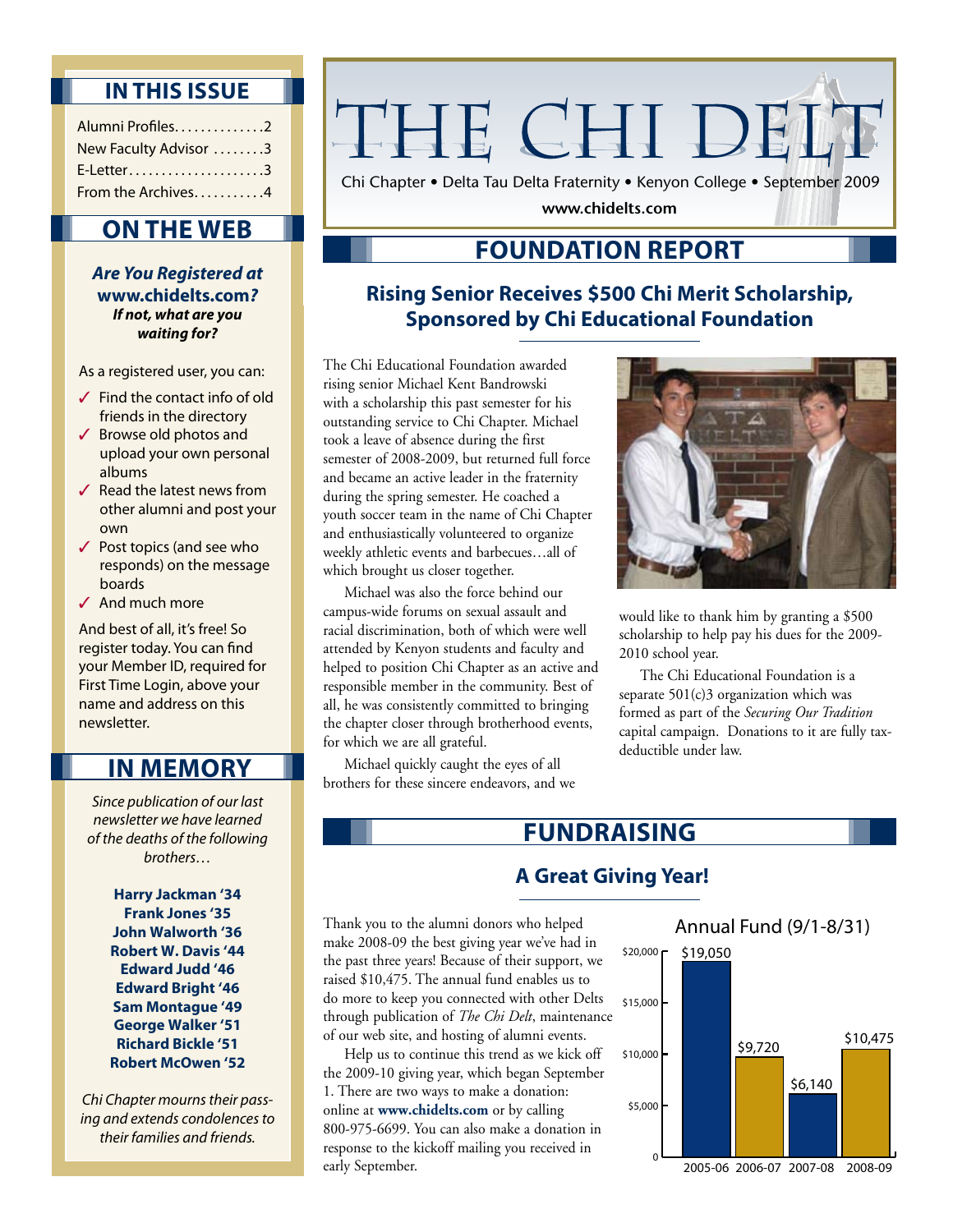# **Alumni Profiles**

## **The Delt Experience** *Getting to Know Gene Little '65*

*Thanks to* **Gene Little '65** *for giving us a glimpse of what Chi Chapter life was like in the 1960s! Here, he shares some of his fondest fraternity memories, and how he still remains close with the friends he made there (mostly in part thanks to the Internet!).*

#### *Q: Why did you decide to join Delta Tau Delta?*

A: Basically, two reasons. Friends I knew that were joining, and the people that were rushing us. They had a great sophomore class. I remember sitting on the edge of my seat and getting tapped on the shoulder, learning I was asked to join the fraternity.

#### *Q: Tell us about your favorite memory from your Delt days.*

A: All good memories. I remember the middle Leonard parties, the lodge, the hollows (this was a little bit east of campus and a great place we used to go). Here, the Kokosing would meander around and there'd be a

little opening. We had dance parties, plenty of music. John Spragg (now a professional guitarist who learned to play in Spain) entertained us, among others.

#### *Q: What kind of influence has the fraternity had on your life since graduation?*

A: In retrospect I think about how the officers were able to manage a group of wayward students. I was amazed by the leadership skills, being able to bring such a disparate group together. I wasn't president or anything, but maybe I was on rush committee.

#### *Q: With whom do you still stay in contact?*

 A: Five years ago the guys from class of '65 went on a trip to South Carolina. We keep in touch, at least half a dozen of us. The Internet has made it a lot easier.

I also use the five-year reunions as a chance to catch up with what's going on. If certain people aren't there the others usually know what's going on. The reunions are usually very informative.

#### *Q: Tell us about your family: Have you married? Do you have children?*



*Gene Little '65*

A: I've been married about 37 years and have three kids. I couldn't talk any of the kids into going to Kenyon, so I failed on that part.

#### *Q: What other activities or organizations were you involved with during your college days?*

A: I was on the varsity baseball team. We were OK, one pitcher got a tryout with the Yankees. I was also in the German club. Back then we were the leading swimming fraternity. I also used to compete in intramural swimming.

#### **"I was Proud to be a Delt in those Days"**

#### *Andrew Stewart '70 Remembers Chi Chapter during Vietnam War Era*



*Andrew Stewart '70*

very big war questions.

*Q: Tell me about Kenyon during the late 1960s.* 

A: I graduated in the last full class of all men, it was an exciting and wonderful time in our lives. Kenyon was caught up in all the politics of the Vietnam War era.

In addition to all the educational challenges we were faced with

# *Q: How did this play into campus life?*

A; I was on the tennis team and we played a match at Kent State the week before the shooting. I also witnessed the riots, Kenyon closed during reading week. We weren't sure if the seniors would graduate. It was a very uncertain time.

#### *Q: And what about the good times?*

A: I have very fond memories of the friendships. It was a much smaller school in 1970… there were only 600 men in 1966. We started with 150 [students] and only graduated 110.

#### *Q: What was the fraternity like back then?*

A: Delt was one of the strongest fraternities on campus, in those days the swimmers were primarily Delts. We were also a strong athletic and academic fraternity, although ridiculed in some ways because we were known as the athletes.

#### *Q: How did you end up joining the fraternity?*

A: It was quite by accident actually. It was a frenetic weeklong pledging process and some of my friends in the freshmen dorm were going Delt. In those days the Delts had a great party tradition. It was scary to be brought into the group with secret handshakes.

#### *Q: How have your experiences at Kenyon shaped your life since then?*

A: I was a major in political science and economics; these academic experiences were transformational. The Political Science major was very prominent in the country then. I benefited both academically and athletically during my days there. I also paid my own way through school – I believe this was a very good decision.

#### *Q: What are you doing now?*

A: I ended up as executive at Johnson & Johnson, and am now the CEO at a medical device company (Eyetect). My leadership skills came from my training at Kenyon. At the time I actually had aspirations to go to law school.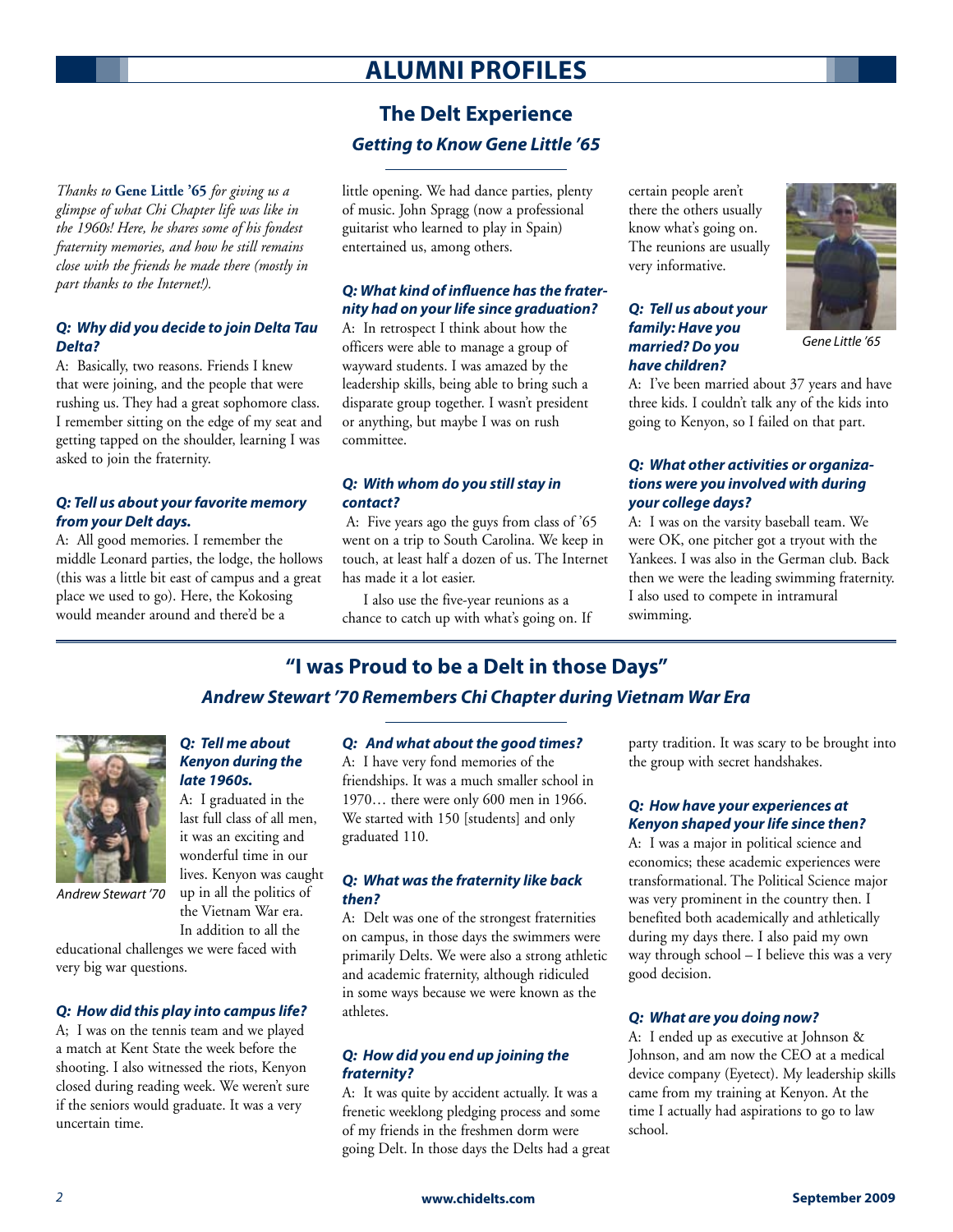# **Alumni and Faculty News**

Dr. Jan Kmetko, Assistant Professor of Physics, has agreed to become the new faculty advisor for Chi Chapter. Jan has taught at Kenyon since 2005. Dr. Kmetko works in the field of

biological physics and obtained his Ph.D. from Northwestern University in 2002. Jan takes over as faculty advisor from Dr. John Macionis, Professor of Sociology. Jan can be reached at kmetkoj@kenyon.edu.



**Christopher Burgess '91** reports "I've been living in Hong Kong since 1996 and have been in private banking the whole time. I have been married for seven years with one son, Dylan, born in October 2008. We get back to the U.S. twice a year. I have kept in touch with **Mike Chambers '91** but nobody else seems to love me anymore. Ags, Nixy, Drew, Flagg, Art...all you guys dropped off the map..." You can reconnect with Chris at ctburgess@me.com.

#### **What's New with You?**

Submit your update by online at **www.chidelts.com.** It may appear in the next issue of *The Chi Delt*!

# **Chapter Update**

#### **Six Delts lead Kenyon to 30th NCAA title**

Leading the Kenyon Lords to a 30th consecutive NCAA Division III swimming championship were six Delts who won All-American honors. **Kegan Borland** won his second straight NCAA crown in the 1650 yard freestyle, was on the second place 800 freestyle relay, placed third in the 400 individual medley and was fifth in he 500 freestyle. **Michael Mpitsos** swam on the championship 200 medley and 200 freestyle relays while placing third in the 100 and 200 backstroke events. **Collin Ohning** was on

the first place 200 medley relay and **David Lazarus** was on the winning 400 medley relay and fourth in the 100 breaststroke. **Blair Withington** was on the championship 400 medley relay, second with the 800 freestyle relay and third in the 200 individual medley. **Blake Preston** was on the second place 800 freestyle relay, fifth in the 200 freestyle and fifth in the 500 freestyle.

Congratulations to our Delt championship swimmers!



*The Lords swim team.*

# **On The Web**

#### **Give the Gift of Email**

With the cost of a postage stamp now at 44 cents, your email address is just as valuable to us as your financial contribution!

By providing us with or updating your email address, you are helping us to save money by building our email database for future electronic publications. If you haven't been receiving our monthly e-Letter, please update your email address and other contact information today. You can either update your email address by logging on to **www.chidelts.com**, or by email it to our editors at feedback@

affinityconnection.com (mention DTD at Kenyon). Your email address will be used solely for Chi Chapter communications, and won't be traded or sold.

Did you know that we're missing email addresses for 47.8% of our alumni base? Help us to update the email addresses of other brothers! If you are in touch with any other alumni electronically, please send us their email addresses so they can be added to our email list.



*Are you one of the 47% of alumni not receiving our monthly e-Letter? If so, be sure to update your email address today.*